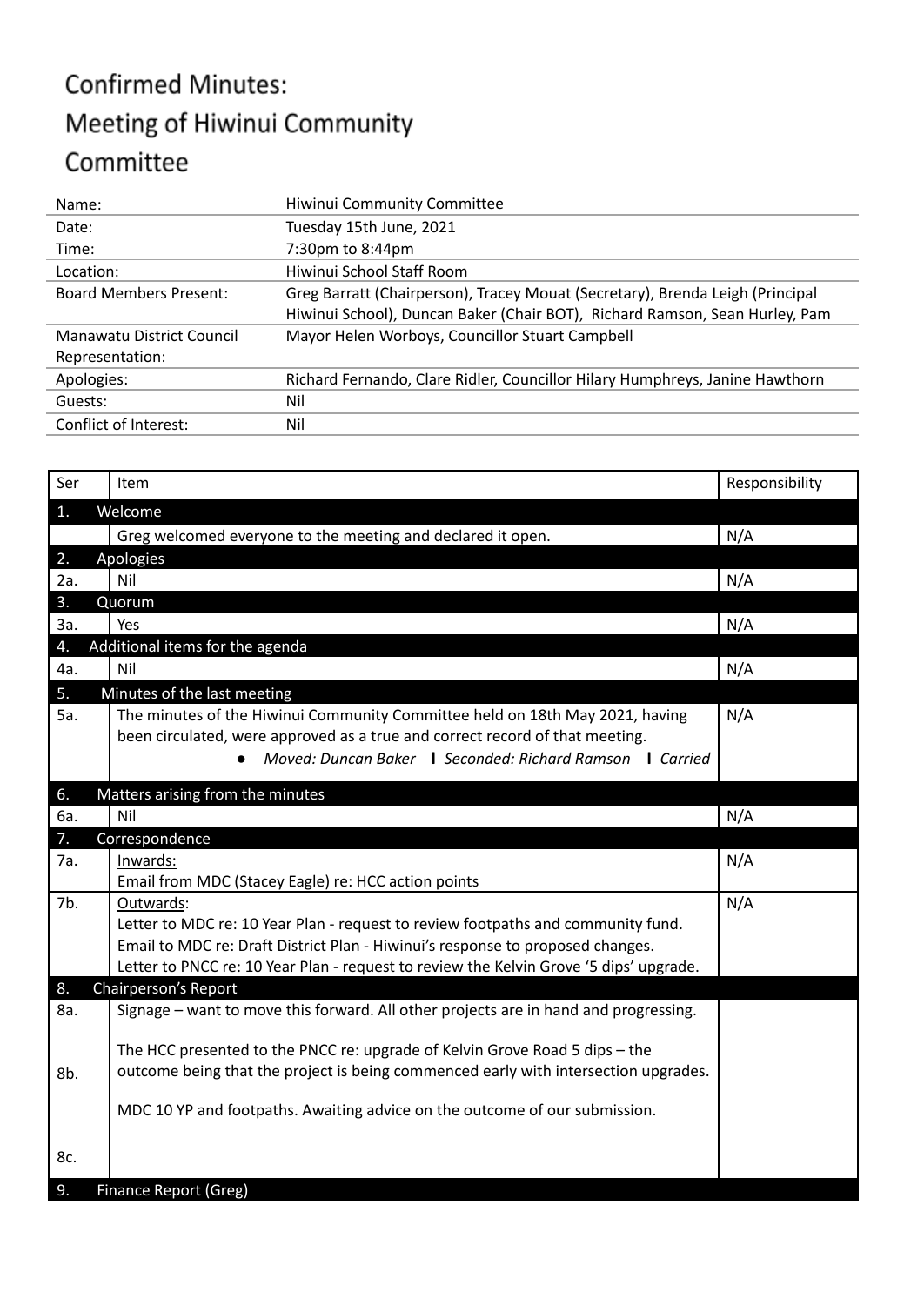|      | Minutes: Meeting of Hiwinui Community Committee - June 21                                           |                  |
|------|-----------------------------------------------------------------------------------------------------|------------------|
| 9a.  | Funds of \$5,529.66 available. Additional \$3,000 is due on 1 July 2021 from MDC.                   | Duncan           |
|      | Some funds are tagged for future works. Duncan has invoice for 2 x culvert pipes and                |                  |
|      | will forward them for payment.                                                                      |                  |
|      |                                                                                                     |                  |
| 10.  | School in the Community (Brenda)                                                                    |                  |
| 10a. | Hiwinui School has had the 2 <sup>nd</sup> intake of Term 2, the current roll is 147 pupils. Before |                  |
|      | and after school care is provided by The 'Y' and has been going for six months, and                 |                  |
|      | undergone its first review. The 'Y' are extremely happy with how this is working $-$ and            |                  |
|      | Hiwinui School are very happy with the service provided by the 'Y'. Hiwinui Playgroup               |                  |
|      | is a fortnightly run playgroup which is running well, and able to now be hosted out of              |                  |
|      | The Leigh Centre.                                                                                   |                  |
|      |                                                                                                     |                  |
| 11.  | Hiwinui Planting Project (Richard R)                                                                |                  |
| 11a. | Carl Johnstone (MDC) has sourced 1200 plants. The berm has been sprayed off, and                    | Richard R.       |
|      | Norwood staff have provided labour to clear some of the berm. Richard is trying to                  |                  |
|      | source a mower to do the remainder. Planting Day is scheduled for 4 July - require                  |                  |
|      | post hole borers to support the planting.                                                           |                  |
|      |                                                                                                     |                  |
|      | Richard R will call Inspire to make sure that we aren't disrupting the Inspire net                  |                  |
|      | system.                                                                                             |                  |
|      |                                                                                                     |                  |
| 12.  | <b>Communications (Tracey)</b>                                                                      |                  |
| 12a. | End of term newsletter will include the recent PNCC and MDC consultation, and                       | Tracey           |
|      | results from our Planting Day.                                                                      |                  |
|      |                                                                                                     |                  |
| 13.  | Welcome Signs (Richard R)                                                                           |                  |
| 13a. | The Committee agreed to have Hiwinui on one side and the windmill on the other (4                   | <b>Richard R</b> |
|      | post fence). Richard R will request a quote from GSA design.                                        |                  |
|      |                                                                                                     |                  |
| 14.  | Local Roading Update (Greg/Hilary)                                                                  |                  |
| 14a. | The intersection work has been completed and has made a positive difference to                      | Tracey           |
|      | making these intersections safer. HCC will draft a letter of thanks to the MDC and                  |                  |
|      | PNCC for supporting the upgrades. The local roading update will be removed as an                    |                  |
|      | agenda item.                                                                                        |                  |
|      |                                                                                                     |                  |
|      | 15. MDC update                                                                                      |                  |
|      |                                                                                                     |                  |
| 15a. | Works underway:                                                                                     | N/A              |
|      |                                                                                                     |                  |
|      | Recycling Centre being built.                                                                       |                  |
|      | Feilding - Mangaweka Bridge upgrade/replacement.                                                    |                  |
|      | A lot of work around the MDC long term plan. 5.7% rate increase next year.<br>$\bullet$             |                  |
|      | LTP will be approved on 29 June.                                                                    |                  |
|      | Feilding Little Theatre has been closed (earthquake risk).                                          |                  |
|      |                                                                                                     |                  |
|      | Consulting on -                                                                                     |                  |
|      |                                                                                                     |                  |
|      | District plan, and Representation Review. Normally done every six years, this<br>$\bullet$          |                  |
|      | has been brought forward. The Representation Review is asking for feedback                          |                  |
|      | by the end of June, requesting initial thoughts, with a formal consultation                         |                  |
|      | period Aug-Sep 21. Consulting on if the current wards are still suitable. An                        |                  |
|      | option of having a general ward, and on the number of councillors. We have                          |                  |
|      | 15 community committees, a community ward would have people who were                                |                  |